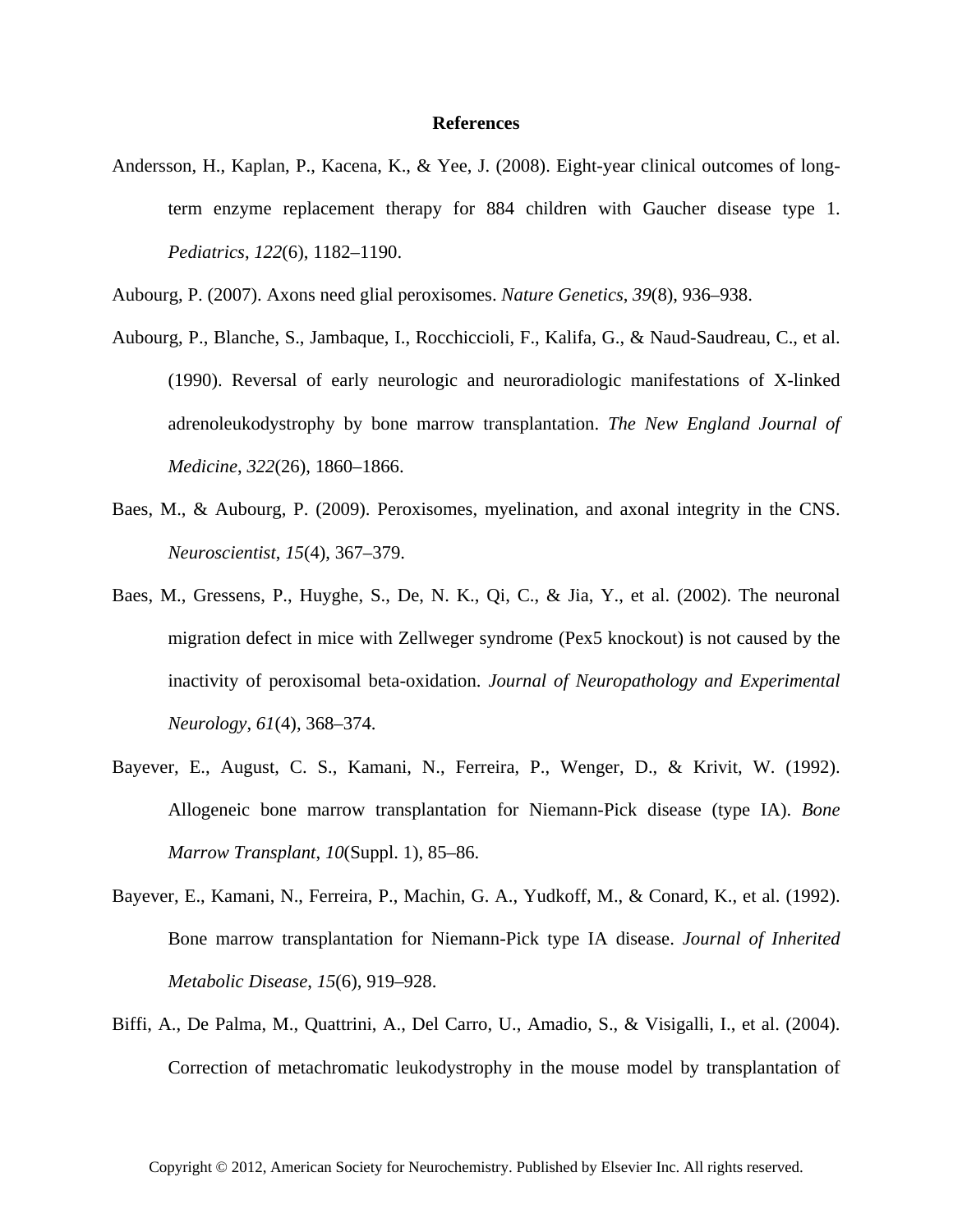genetically modified hematopoietic stem cells. *Journal of Clinical Investigation*, *113*(8), 1118–1129.

- Bourgeron, T., Rustin, P., Chretien, D., Birch-Machin, M., Bourgeois, M., & Viegas-Pequignot, E., et al. (1995). Mutation of a nuclear succinate dehydrogenase gene results in mitochondrial respiratory chain deficiency. *Nature Genetics*, *11*, 144–149.
- Brady, R. O. (2006). Enzyme replacement for lysosomal diseases. *Annual Review of Medicine*, *57*, 283–296.
- Brites, P., Mooyer, P. A., El Mrabet, L., Waterham, H. R., & Wanders, R. J. (2009). Plasmalogens participate in very-long-chain fatty acid-induced pathology. *Brain*, *132*(Pt 2), 482–492.
- Brown, A. M., & Ransom, B. R. (2007). Astrocyte glycogen and brain energy metabolism. *Glia*, *55*(12), 1263–1271.
- Cachon-Gonzalez, M. B., Wang, S. Z., Lynch, A., Ziegler, R., Cheng, S. H., & Cox, T. M. (2006). Effective gene therapy in an authentic model of Tay-Sachs-related diseases. *Proceedings of the National Academy of Sciences of the United States of America*, *103*(27), 10373–10378.
- Chang, C. C., South, S., Warren, D., Jones, J., Moser, A. B., & Moser, H. W., et al. (1999). Metabolic control of peroxisome abundance. *Journal of Cell Science*, *112*(Pt 10), 1579– 1590.
- Conradi, N. G., Sourander, P., Nilsson, O., Svennerholm, L., & Erikson, A. (1984). Neuropathology of the Norrbottnian type of Gaucher disease. Morphological and biochemical studies. *Acta Neuropathologica*, *65*(2), 99–109.

Consiglio, A., Quattrini, A., Martino, S., Bensadoun, J. C., Dolcetta, D., & Trojani, A., et al.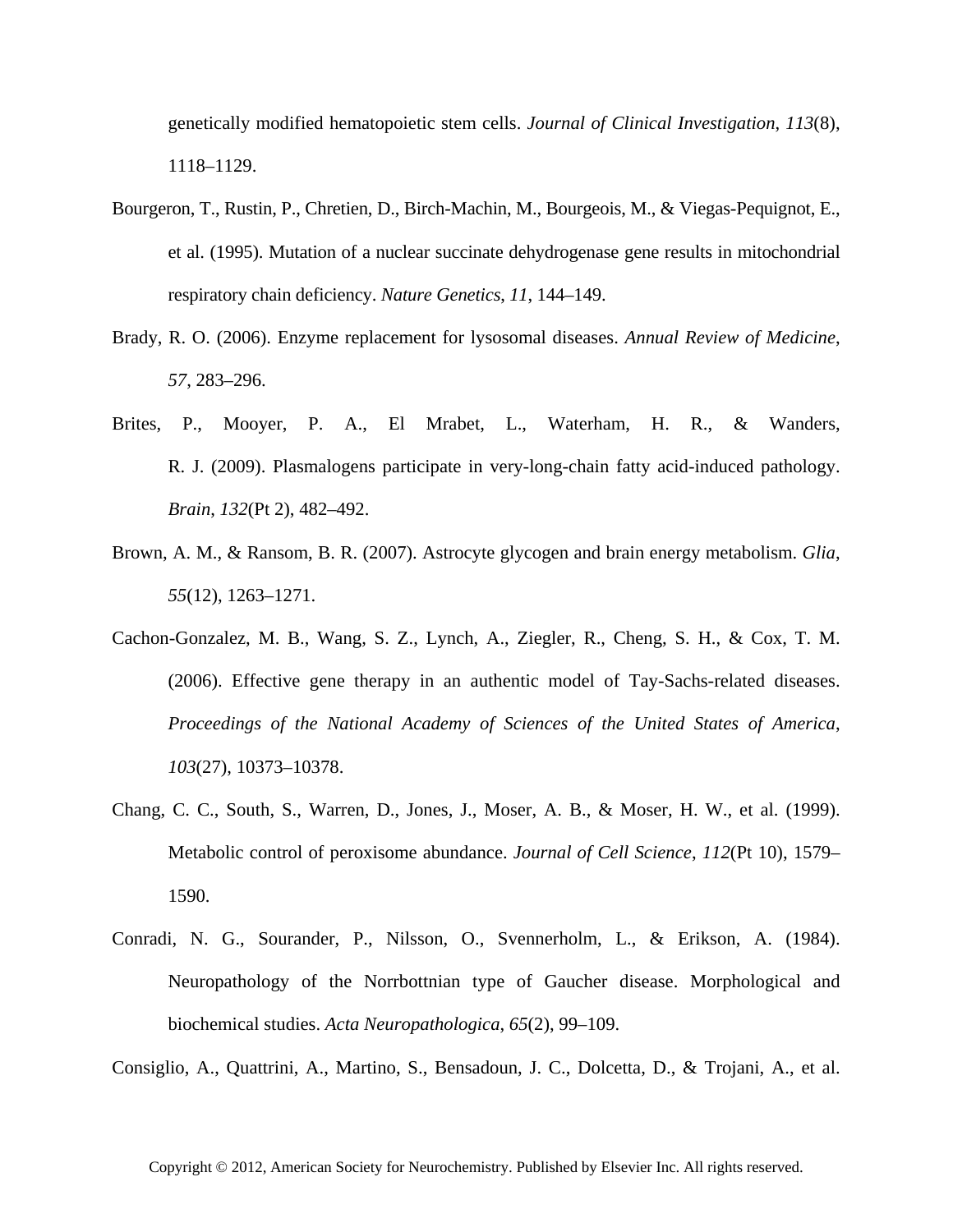(2001). *In vivo* gene therapy of metachromatic leukodystrophy by lentiviral vectors: Correction of neuropathology and protection against learning impairments in affected mice. *Nature Medicine*, *7*(3), 310–316.

- Crocker, A. C. (1961). The cerebral defect in Tay-Sachs disease and Niemann-Pick disease. *Journal of Neurochemistry*, *7*, 69–80.
- De Duve, C., & Baudhuin, P. (1966). Peroxisomes (microbodies and related particles). *Physiological Reviews*, *46*(2), 323–357.
- De Meileir, L. (2002). Defects of pyruvate metabolism and the Krebs cycle. *Journal of Child Neurology*, *17*, S26–S33.
- De Meirleir, L., Seneca, S., Lissens, W., De Clercq, I., Eyskens, F., & Gerlo, E. (2004). Respiratory chain complex V deficiency due to a mutation in the assembly gene ATP12. *Journal of Medical Genetics*, *41*(2), 120–124.
- De Vivo, D. C., Trifiletti, R. R., Jacobson, R. I., Ronen, G. M., Behmand, R. A., & Harik, S. I. (1991). Defective glucose transport across the blood–brain barrier as a cause of persistent hypoglycorrhachia, seizures, and developmental delay. *The New England Journal of Medicine*, *325*(10), 703–709.
- De Vivo, D. C., Wang, D., & Pascual, J. (2008). Disorders of glucose transport. In S. D. R. N. Rosenberg, H. L. Paulson, L. Ptácek & E. J. Nestler (Eds.), *The molecular and genetic basis of neurological disease* (pp. 653–661). Philadelphia: Lippincott Williams & Wilkins.
- Desnick, R. J., & Schuchman, E. H. (2002). Enzyme replacement and enhancement therapies: Lessons from lysosomal disorders. *Nature Reviews Genetics*, *3*(12), 954–966.

DiDonato, S., & Taroni, F. (2008). Disorders of lipid metabolism. In R. N. Rosenberg (Ed.), *The*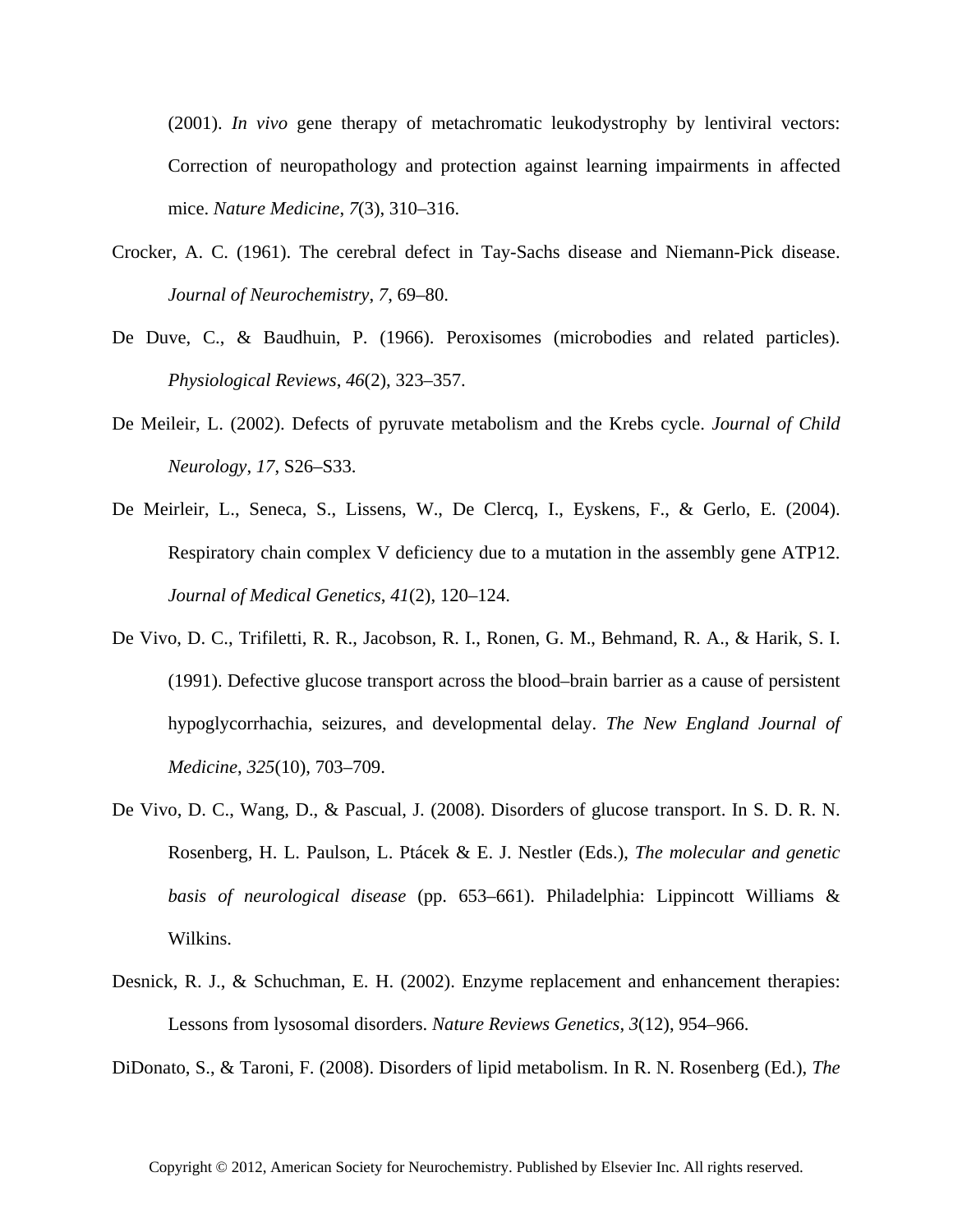*molecular and genetic basis of neurologic and psychiatric disease* (pp. 610–623). Philadelphia: Wolters Kluwer*/*Lippincott Williams & Wilkins.

- DiMauro, S., & Bonilla, E. (2004). Mitochondrial encephalomyopathies. In A. G. Engel & C. Franzini-Armstrong (Eds.), *Myology* (pp. 1623–1662). New York: McGraw-Hill.
- DiMauro, S., & Schon, E. A. (2003). Mitochondrial respiratorychain diseases. *The New England Journal of Medicine*, *348*, 2656–2668.
- Dutsch, M., & Hilz, M. J. (2010). Neurological complications in Fabry disease. *La Revue de Medecine Interne*, *31*(Suppl. 2), S243–S250.
- Dwek, R. A., Butters, T. D., Platt, F. M., & Zitzmann, N. (2002). Targeting glycosylation as a therapeutic approach. *Nature Reviews Drug Discovery*, *1*(1), 65–75.
- Escolar, M. L., Poe, M. D., Provenzale, J. M., Richards, K. C., Allison, J., & Wood, S., et al. (2005). Transplantation of umbilical-cord blood in babies with infantile Krabbe's disease. *The New England Journal of Medicine*, *352*(20), 2069–2081.
- Espeel, M., Depreter, M., Nardacci, R., D'Herde, K., Kerckaert, I., & Stefanini, S., et al. (1997). Biogenesis of peroxisomes in fetal liver. *Microscopy Research and Technique*, *39*(5), 453–466.
- Fahimi, H. D., & Baumgart, E. (1999). Current cytochemical techniques for the investigation of peroxisomes. A review. *The Journal of Histochemistry and Cytochemistry*, *47*(10), 1219– 1232.
- Fan, J. Q., & Ishii, S. (2007). Active-site-specific chaperone therapy for Fabry disease. Yin and Yang of enzyme inhibitors. *The FEBS Journal*, *274*(19), 4962–4971.
- Faust, P. L., Kaye, E. M., & Powers, J. M. (2010). Myelin lesions associated with lysosomal and peroxisomal disorders. *Expert Review of Neurotherapeutics*, *10*(9), 1449–1466.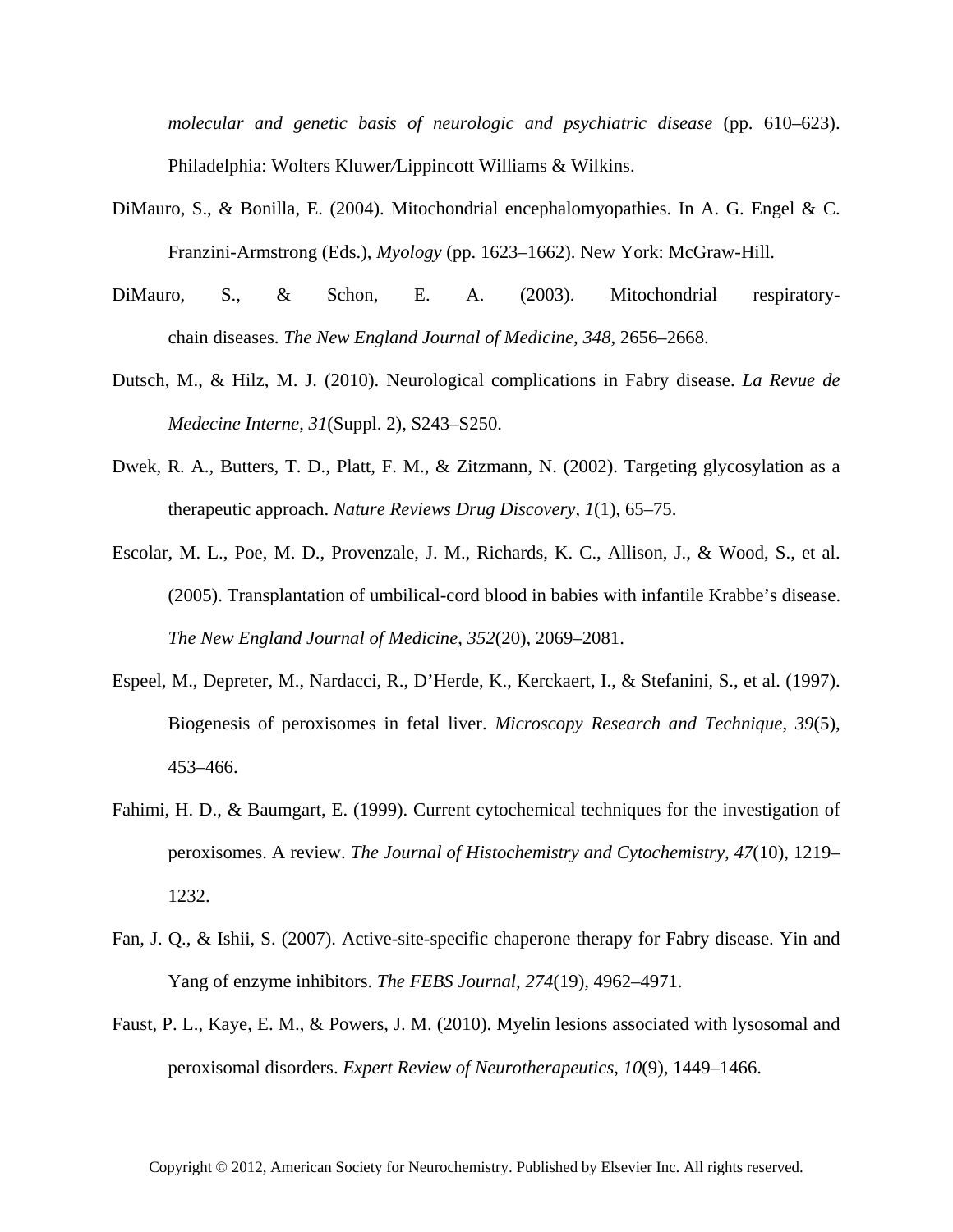- Givogri, M. I., Galbiati, F., Fasano, S., Amadio, S., Perani, L., & Superchi, D., et al. (2006). Oligodendroglial progenitor cell therapy limits central neurological deficits in mice with metachromatic leukodystrophy. *Journal of Neuroscience*, *26*(12), 3109–3119.
- Givogri, M. I., Bottai, D., Zhu, H. L., Fasano, S., Lamorte, G., & Brambilla, R., et al. (2008). Multipotential neural precursors transplanted into the metachromatic leukodystrophy brain fail to generate oligodendrocytes but contribute to limit brain dysfunction. *Developmental Neuroscience*, *30*(5), 340–357.
- Goebel, H. H. (1995). The neuronal ceroid-lipofuscinoses. *Journal of Child Neurology*, *10*(6), 424–437.
- Gressens, P. (2006). Pathogenesis of migration disorders. *Current Opinion in Neurology*, *19*(2), 135–140.
- Grunnet, M. L., & Spilsbury, P. R. (1973). The central nervous system in Fabry's disease. An ultrastructural study. *Archives of Neurology*, *28*(4), 231–234.
- Haltia, M. (2006). The neuronal ceroid-lipofuscinoses: From past to present. *Biochimica et Biophysica Acta*, *1762*(10), 850–856.
- Haymond, M. W., & Sunehag, A. L. (2003). Hypoglycemia. In A. M. R. C. D. Rudolph, M. K. Hostetter, G. Lister & N. J. Siegel (Eds.), *Pediatrics* (pp. 2106–2111). New York: McGraw-Hill.
- Hess, B., Saftig, P., Hartmann, D., Coenen, R., Lullmann-Rauch, R., & Goebel, H. H., et al. (1996). Phenotype of arylsulfatase A-deficient mice: Relationship to human metachromatic leukodystrophy. *Proceedings of the National Academy of Sciences of the United States of America*, *93*(25), 14821–14826.

Hickman, S., & Neufeld, E. F. (1972). A hypothesis for I-cell disease: Defective hydrolases that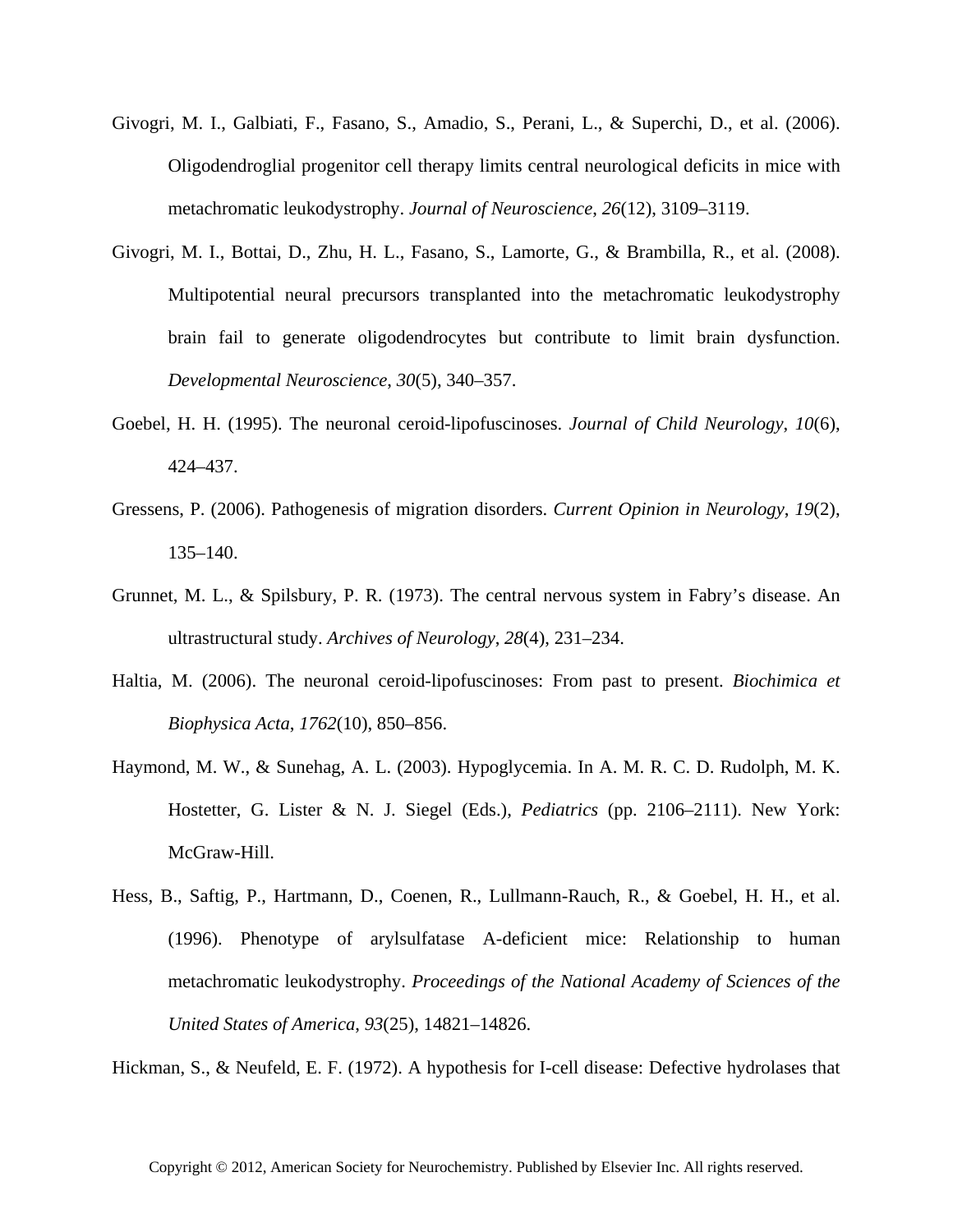do not enter lysosomes. *Biochemical and Biophysical Research communications*, *49*(4), 992–999.

- Hickman, S., Shapiro, L. J., & Neufeld, E. F. (1974). A recognition marker required for uptake of a lysosomal enzyme by cultured fibroblasts. *Biochemical and Biophysical Research communications*, *57*(1), 55–61.
- Hoogerbrugge, P. M., Poorthuis, B. J., Wagemaker, G., van Bekkum, D. W., & Suzuki, K. (1989). Alleviation of neurologic symptoms after bone marrow transplantation in twitcher mice. *Transplantation Proceedings*, *21*(1 Pt 3), 2980–2981.
- Horvath, R., et al. (2009). Molecular basis of infantile reversible cytochrome c oxidase deficiency. *Brain*, *132*, 3165–3174.
- Igisu, H., & Suzuki, K. (1984). Progressive accumulation of toxic metabolite in a genetic leukodystrophy. *Science*, *224*(4650), 753–755.
- Jacobs, H. T., & Turnbull, D. M. (2005). Nuclear genes and mitochondrial translation: A new class of genetic disease. *Trends in Genet*, *21*, 312–314.
- Janssen, A., Gressens, P., Grabenbauer, M., Baumgart, E., Schad, A., & Vanhorebeek, I., et al. (2003). Neuronal migration depends on intact peroxisomal function in brain and in extraneuronal tissues. *Journal of Neuroscience*, *23*(30), 9732–9741.
- Jatana, M., Giri, S., & Singh, A. K. (2002). Apoptotic positive cells in Krabbe brain and induction of apoptosis in rat C6 glial cells by psychosine. *Neuroscience Letters*, *330*(2), 183–187.
- Kishnani, P. S., Corzo, D., Nicolino, M., Byrne, B., Mandel, H., & Hwu, W. L., et al. (2007). Recombinant human acid [alpha]-glucosidase: Major clinical benefits in infantile-onset Pompe disease. *Neurology*, *68*(2), 99–109.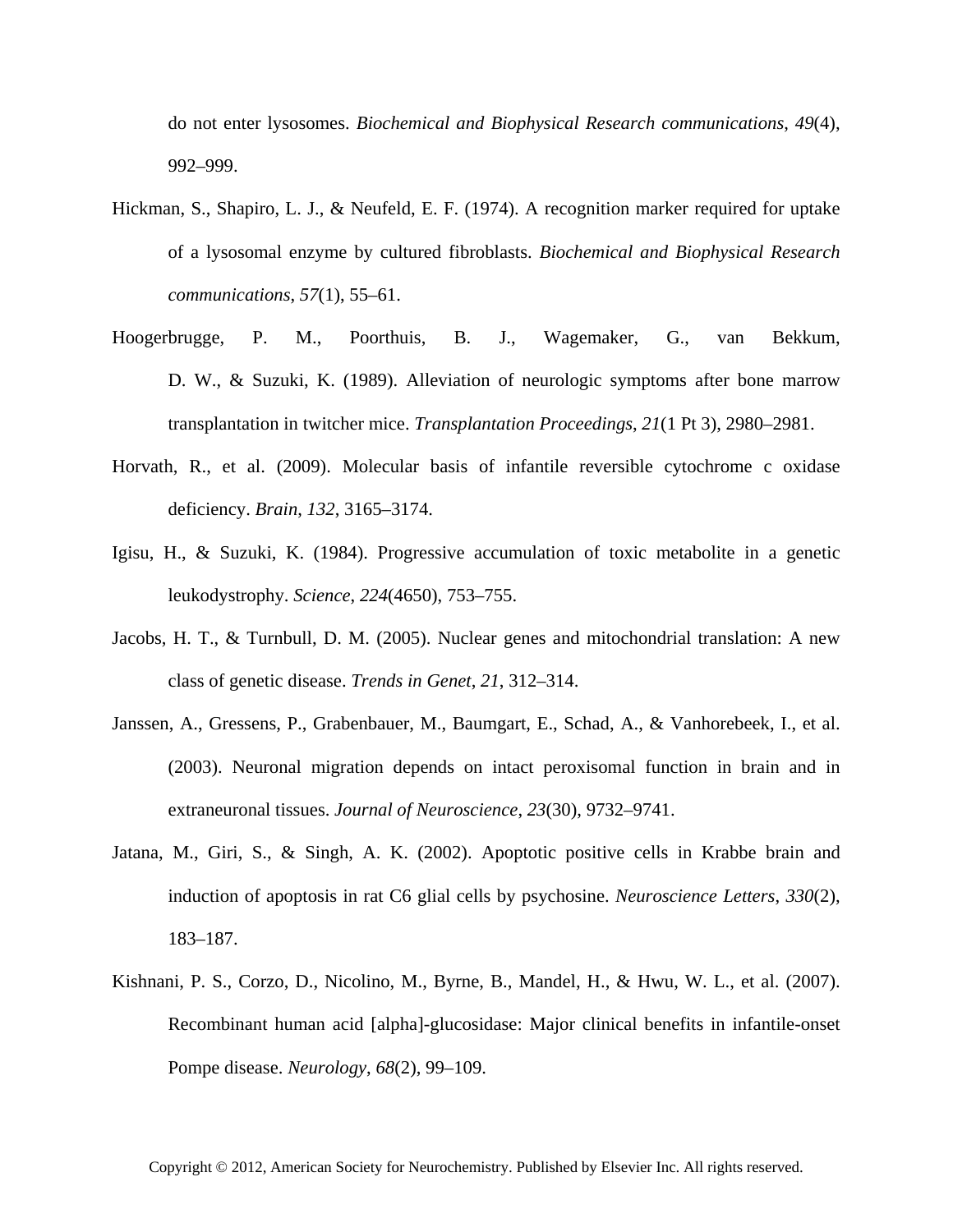- Krivit, W., Sung, J. H., Shapiro, E. G., & Lockman, L. A. (1995). Microglia: The effector cell for reconstitution of the central nervous system following bone marrow transplantation for lysosomal and peroxisomal storage diseases. *Cell Transplant*, *4*(4), 385–392.
- Krivit, W., Shapiro, E. G., Peters, C., Wagner, J. E., Cornu, G., & Kurtzberg, J., et al. (1998). Hematopoietic stem-cell transplantation in globoid-cell leukodystrophy. *The New England Journal of Medicine*, *338*(16), 1119–1126.
- Krivit, W., Peters, C., & Shapiro, E. G. (1999). Bone marrow transplantation as effective treatment of central nervous system disease in globoid cell leukodystrophy, metachromatic leukodystrophy, adrenoleukodystrophy, mannosidosis, fucosidosis, aspartylglucosaminuria, Hurler, Maroteaux-Lamy, and Sly syndromes, and Gaucher disease type III. *Current Opinion in Neurology*, *12*(2), 167–176.
- Lamhonwah, A. M., Olpin, S. E., Pollitt, R. J., Vianey-Saban, C., Divry, P., & Guffon, N., et al. (2002). Novel OCTN2 mutations: No genotype-phenotype correlations: Early carnitine therapy prevents cardiomyopathy. *American Journal of Medical Genetics Part A*, *111*(3), 271–284.
- Lamhonwah, A. M., Olpin, S. E., Pollitt, R. J., Vianey-Saban, C., Divry, P., & Guffon, N., et al. (2007). Clinical results of enzyme replacement therapy in Fabry disease: A comprehensive review of literature. *International Journal of Clinical Practice*, *61*(2), 293–302.
- Luca, T., Givogri, M. I., Perani, L., Galbiati, F., Follenzi, A., & Naldini, L., et al. (2005). Axons mediate the distribution of arylsulfatase A within the mouse hippocampus upon gene delivery. *Molecular Therapy*, *12*(4), 669–679.

Lucia, A., Smith, L., Naidoo, M., Gonzalez-Freire, M., Perez, M., & Rubio, J. C., et al. (2008).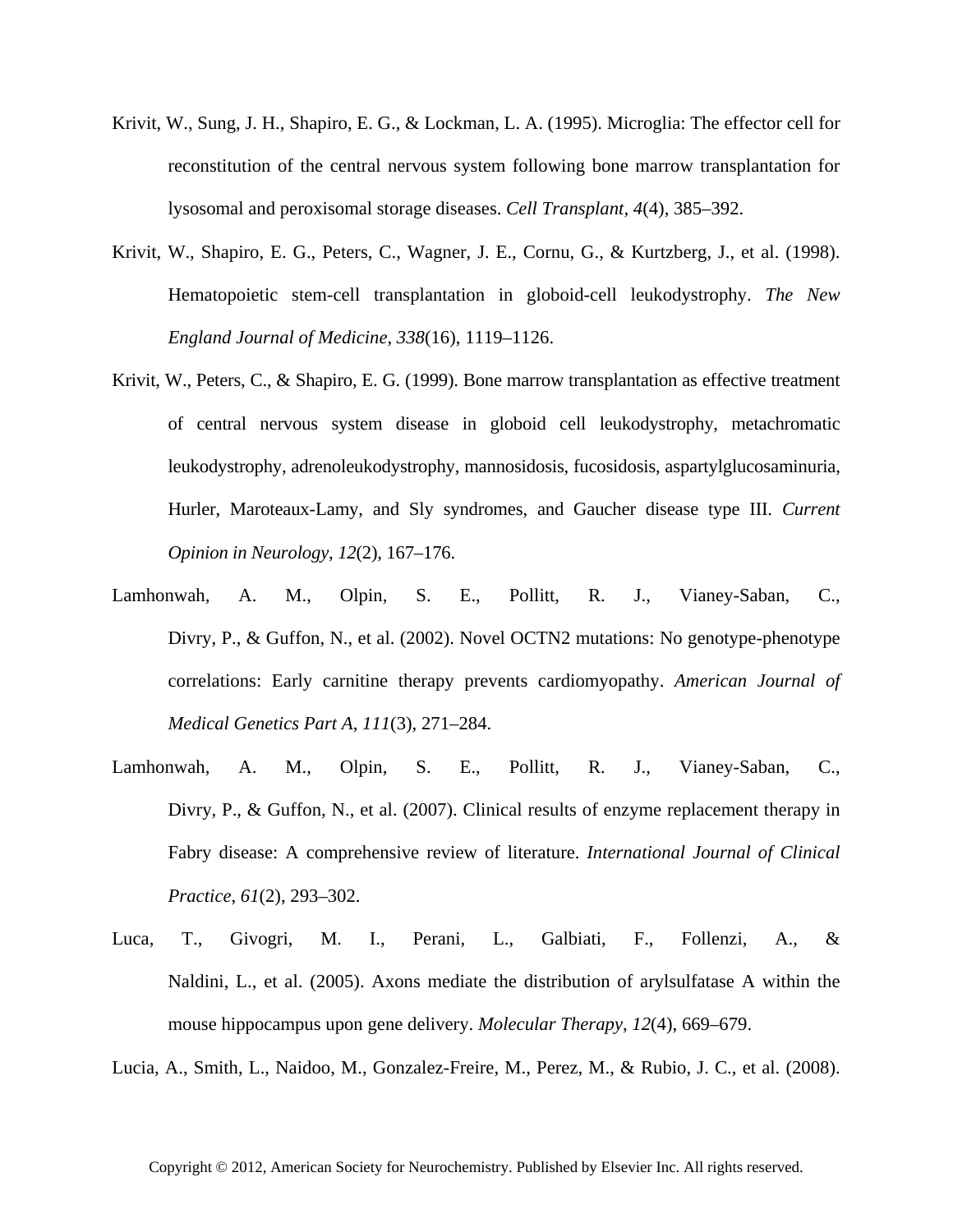McArdle disease: Another systemic low-inflammation disorder? *Neuroscience Letters*, *431*(2), 106–111.

- Malm, G., Ringden, O., Winiarski, J., Grondahl, E., Uyebrant, P., & Eriksson, U., et al. (1996). Clinical outcome in four children with metachromatic leukodystrophy treated by bone marrow transplantation. *Bone Marrow Transplant*, *17*(6), 1003–1008.
- Matzner, U., Habetha, M., & Gieselmann, V. (2000). Retrovirally expressed human arylsulfatase A corrects the metabolic defect of arylsulfatase A-deficient mouse cells. *Gene Therapy*, *7*(9), 805–812.
- Matzner, U., Hartmann, D., Lullmann-Rauch, R., Coenen, R., Rothert, F., & Mansson, J. E., et al. (2002). Bone marrow stem cell-based gene transfer in a mouse model for metachromatic leukodystrophy: Effects on visceral and nervous system disease manifestations. *Gene Therapy*, *9*(1), 53–63.
- Matzner, U., et al. (2005). Enzyme replacement improves nervous system pathology and function in a mouse model for metachromatic leukodystrophy. *Human Molecular Genetics*, *14*(9), 1139–1152.
- McCue, M. E., Valberg, S. J., Miller, M. B., Wade, C., DiMauro, S., & Akman, H. O., et al. (2008). Glycogen synthase (GYS1) mutation causes a novel skeletal muscle glycogenosis. *Genomics*, *91*, 458–466.
- Medin, J. A., Takenaka, T., Carpentier, S., Garcia, V., Basile, J. P., & Segui, B., et al. (1999). Retrovirus-mediated correction of the metabolic defect in cultured Farber disease cells. *Human Gene Therapy*, *10*(8), 1321–1329.
- Meikle, P. J., Hopwood, J. J., Clague, A. E., & Carey, W. F. (1999). Prevalence of lysosomal storage disorders. *JAMA*, *281*(3), 249–254.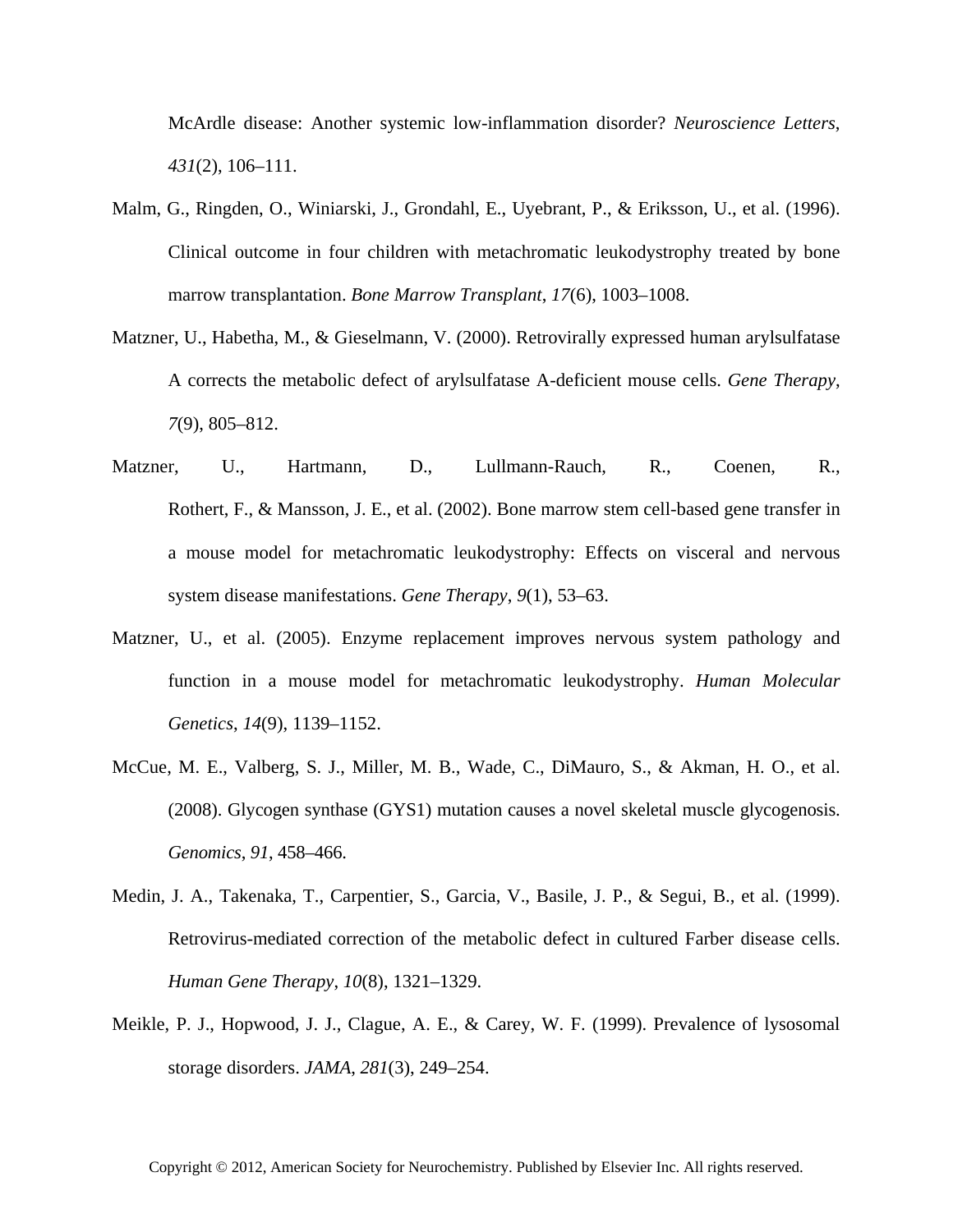- Miyatake, T. (1969). A study on glycolipids in Fabry's isease. *Japanese Journal of Experimental Medicine*, *39*(1), 35–45.
- Miyatake, T., & Suzuki, K. (1973). Additional deficiency of psychosine galactosidase in globoid cell leukodystrophy: An implication to enzyme replacement therapy. *Birth Defects Original Article Series*, *9*(2), 136–140.
- Moser, H. W., & Moser, A. B. (1996). Very long-chain fatty acids in diagnosis, pathogenesis, and therapy of peroxisomal disorders. *Lipids*, *31*(Suppl.), S141–S144.
- Moser, H. W., Bergin, A., & Cornblath, D. (1991). Peroxisomal disorders. *Biochemistry and Cell Biology*, *69*(7), 463–474.
- Naidu, S., & Moser, H. W. (1990). Peroxisomal disorders. *Neurologic Clinics*, *8*(3), 507–528.
- Oezen, I., Rossmanith, W., Forss-Petter, S., Kemp, S., Voigtlander, T., & Moser-Thier, K., et al. (2005). Accumulation of very long-chain fatty acids does not affect mitochondrial function in adrenoleukodystrophy protein deficiency. *Human Molecular Genetics*, *14*(9), 1127–1137.
- Ohkuma, A., Noguchi, S., Sugie, H., Malicdan, M. C., Fukuda, T., & Shimazu, K., et al. (2009). Clinical and genetic analysis of lipid storage myopathies. *Muscle and Nerve*, *39*, 333– 342.
- Osher, E., Fattal-Valevski, A., Sagie, L., Urshanski, N., Amir-Levi, Y., & Katzburg, S., et al. (2010). Pyrimethamine increases beta-hexosaminidase A activity in patients with Late Onset Tay Sachs. *Molecular Genetics and Metabolism*.
- Peters, C., & Steward, C. G. (2003). Hematopoietic cell transplantation for inherited metabolic diseases: An overview of outcomes and practice guidelines. *Bone Marrow Transplant*, *31*(4), 229–239.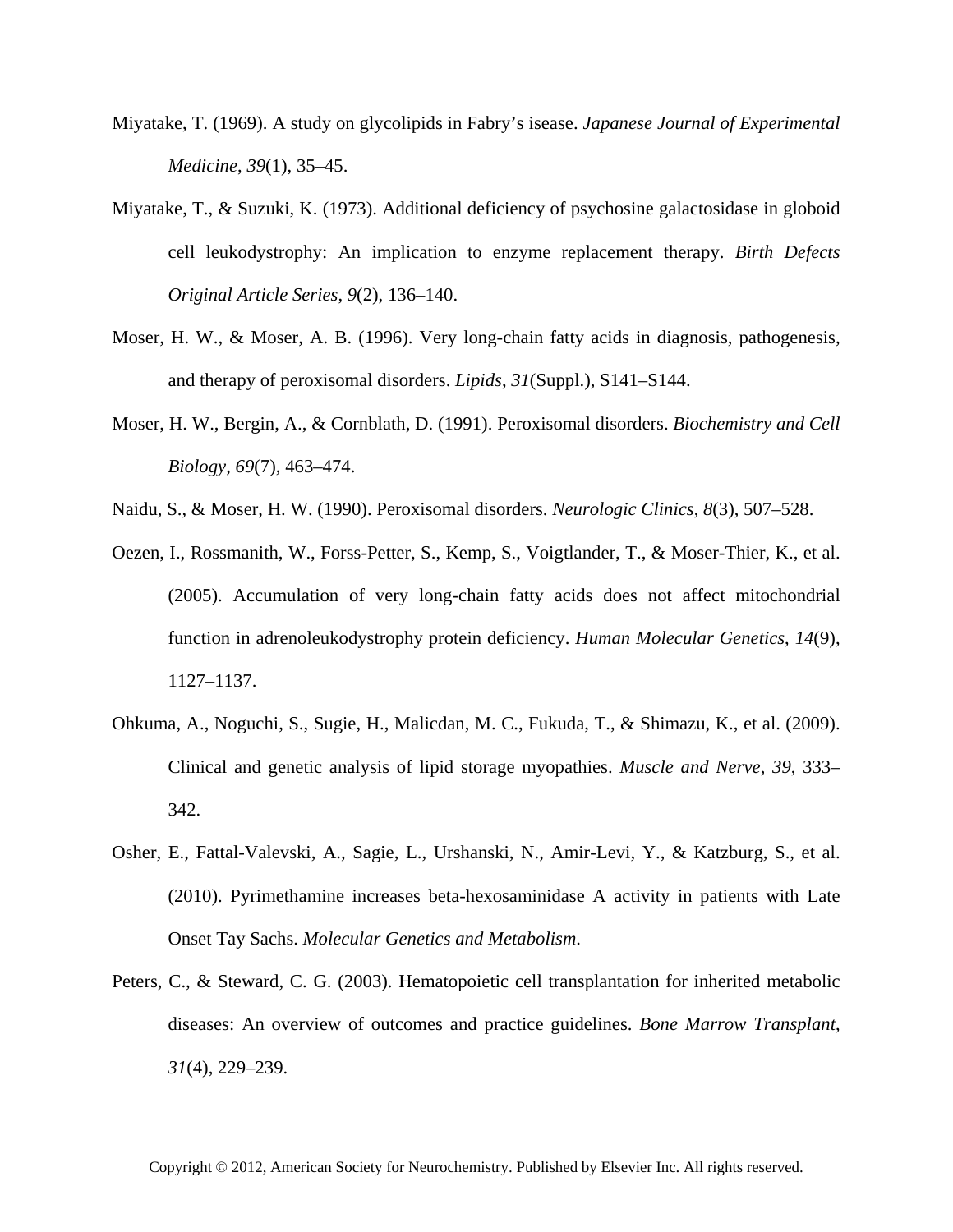- Platt, F. M., & Walkley, S. U. (2004). *Lysosomal disorders of the brain*. New York: Oxford University Press.
- Platt, F. M., Neises, G. R., Reinkensmeier, G., Townsend, M. J., Perry, V. H., & Proia, R. L., et al. (1997). Prevention of lysosomal storage in Tay-Sachs mice treated with Nbutyldeoxynojirimycin. *Science*, *276*(5311), 428–431.
- Powers, J. M. (1995). The pathology of peroxisomal disorders with pathogenetic considerations. *Journal of Neuropathology and Experimental Neurology*, *54*(5), 710–719.
- Purpura, D. P., & Suzuki, K. (1976). Distortion of neuronal geometry and formation of aberrant synapses in neuronal storage disease. *Brain Research*, *116*(1), 1–21.
- Quinzii, C. M., & Hirano, M. (2010). Coenzyme Q and mitochondrial disease. *Developmental Disabilities Research Reviews*, *16*(2), 183–188.
- Ramachandran, N., Girard, J. M., Turnbull, J., & Minassian, B. A. (2009). The autosomal recessively inherited progressive myoclonus epilepsies and their genes. *Epilepsia*, *50*(Suppl. 5), 29–36.
- Ramsubir, S., Nonaka, T., Girbes, C. B., Carpentier, S., Levade, T., & Medin, J. A. (2008). *In vivo* delivery of human acid ceramidase via cord blood transplantation and direct injection of lentivirus as novel treatment approaches for Farber disease. *Molecular Genetics and Metabolism*, *95*(3), 133–141.
- Rhodin, J. (1954). Correlation of ultrastructure organization and function in normal and experimentally treated proximal convoluted tubule cells of the mouse kidney. Doctoral Thesis., in Karolinska Institute. Stockhom.
- Ringden, O., Groth, C. G., Erikson, A., Granqvist, S., Mansson, J. E., & Sparrelid, E. (1995). Ten years' experience of bone marrow transplantation for Gaucher disease.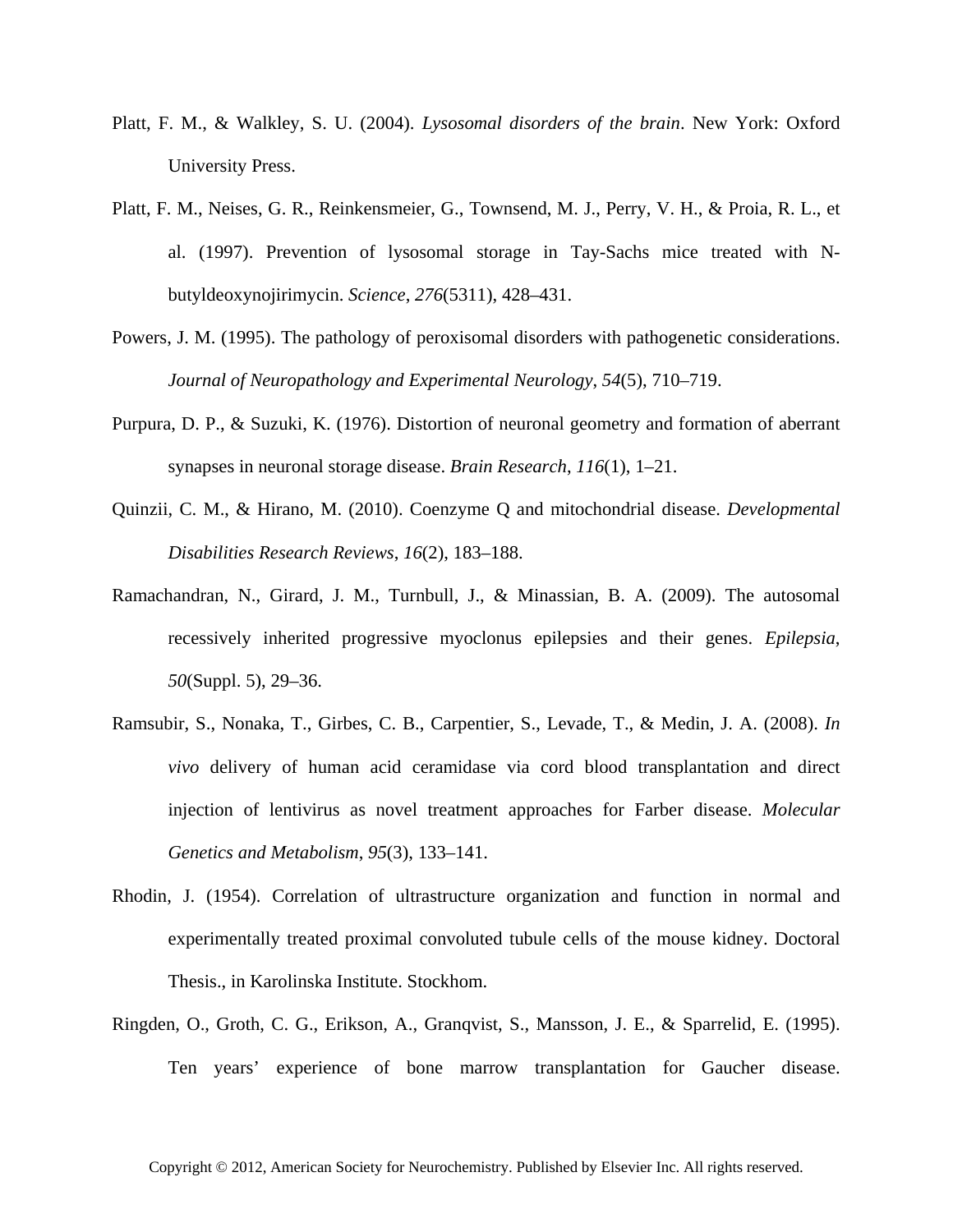*Transplantation*, *59*(6), 864–870.

- Samuels, S., Korey, S. R., Gonatas, J., Terry, R. D., & Weiss, M. (1963). Studies in Tay-Sachs disease. IV. Membranous cytoplasmic bodies. *Journal of Neuropathology and Experimental Neurology*, *22*, 81–97.
- Saravanan, K., Schaeren-Wiemers, N., Klein, D., Sandhoff, R., Schwarz, A., & Yaghootfam, A., et al. (2004). Specific downregulation and mistargeting of the lipid raft–associated protein MAL in a glycolipid storage disorder. *Neurobiology of Disease*, *16*(2), 396–406.
- Schibanoff, J. M., Kamoshita, S., & O'Brien, J. S. (1969). Tissue distribution of glycosphingolipids in a case of Fabry's disease. *Journal of Lipid Research*, *10*(5), 515– 520.
- Schneiderman, J., Thormann, K., Charrow, J., & Kletzel, M. (2007). Correction of enzyme levels with allogeneic hematopoeitic progenitor cell transplantation in Niemann-Pick type B. *Pediatric Blood & Cancer*, *49*(7), 987–989.
- Schuchman, E. H. (2007). The pathogenesis and treatment of acid sphingomyelinase-deficient Niemann-Pick disease. *Journal of Inherited Metabolic Disease*, *30*(5), 654–663.
- Scriver, C. R. (Ed.). (2001). *The metabolic and molecular bases of inherited dieases* (8th ed.). New York: McGraw-Hill.
- Shah, A. J., Kapoor, N., Crooks, G. M., Parkman, R., Weinberg, K. I., & Wilson, K., et al. (2005). Successful hematopoietic stem cell transplantation for Niemann-Pick disease type B. *Pediatrics*, *116*(4), 1022–1025.
- Shimozawa, N. (2007). Molecular and clinical aspects of peroxisomal diseases. *Journal of Inherited Metabolic Disease*, *30*(2), 193–197.

Spiegel, R., Gomez, E. A., Akman, H. O., Krishna, S., Horovitz, Y., & DiMauro, S. (2009).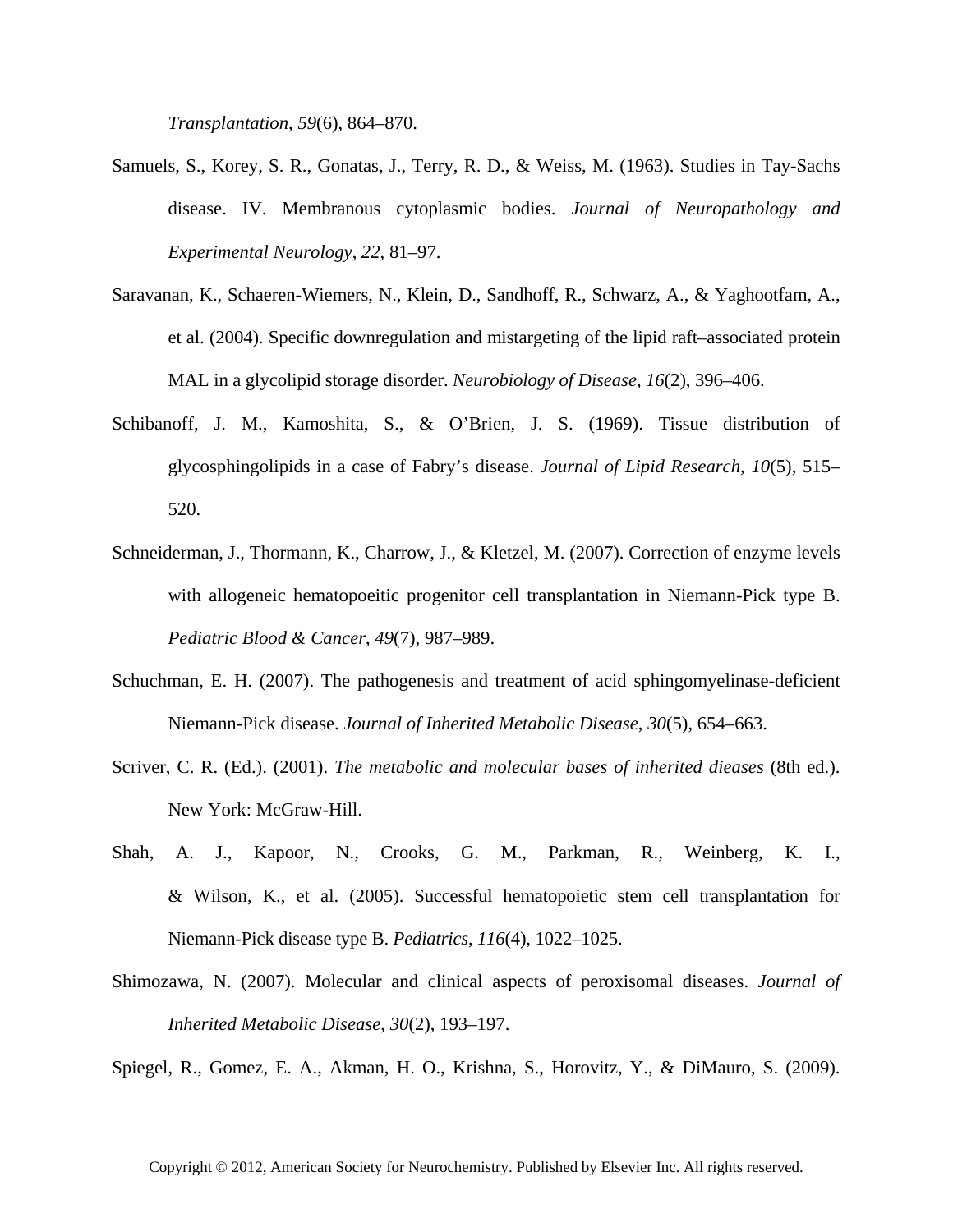Myopathic form of phosphoglycerate kinase (PGK) deficiency: A new case and pathogenic considerations. *Neuromuscular Disorders*, *19*, 207–211.

- Spinazzola, A., Invernizzi, F., Carrara, F., Lamantea, E., Donati, A., & Dirocco, M., et al. (2009). Clinical and molecular features of mitochondrial DNA depletion syndromes. *Journal of Inherited Metabolic Disease*, 32: 143–158.
- Steinberg, S. J., Dodt, G., Raymond, G. V., Braverman, N. E., Moser, A. B., & Moser, H. W. (2006). Peroxisome biogenesis disorders. *Biochimica et Biophysica Acta*, *1763*(12), 1733–1748.
- Sugita, M., Dulaney, J. T., & Moser, H. W. (1972). Ceramidase deficiency in Farber's disease (lipogranulomatosis). *Science*, *178*(65), 1100–1102.
- Sung, J. H. (1979). Autonomic neurons affected by lipid storage in the spinal cord in Fabry's disease: Distribution of autonomic neurons in the sacral cord. *Journal of Neuropathology and Experimental Neurology*, *38*(2), 87–98.
- Suzuki, K. (1998). Twenty-five years of the "psychosine hypothesis": A personal perspective of its history and present status. *Neurochem Res*, *23*(3), 251–259.
- Terry, R. D., & Korey, S. R. (1960). Membranous cytoplasmic granules in infantile amaurotic idiocy. *Nature*, *188*, 1000–1002.
- Van Veldhoven, P. P. (2010). Biochemistry and genetics of inherited disorders of peroxisomal fatty acid metabolism. *Journal of Lipid Research*, *51*(10), 2863–2895.
- Vanier, M. T., & Millat, G. (2003). Niemann-Pick disease type C. *Clin Genet*, *64*(4), 269–281.
- Vormoor, J., Ehlert, K., Groll, A. H., Koch, H. G., Frosch, M., & Roth, J. (2004). Successful hematopoietic stem cell transplantation in Farber disease. *J Pediatr*, *144*(1), 132–134.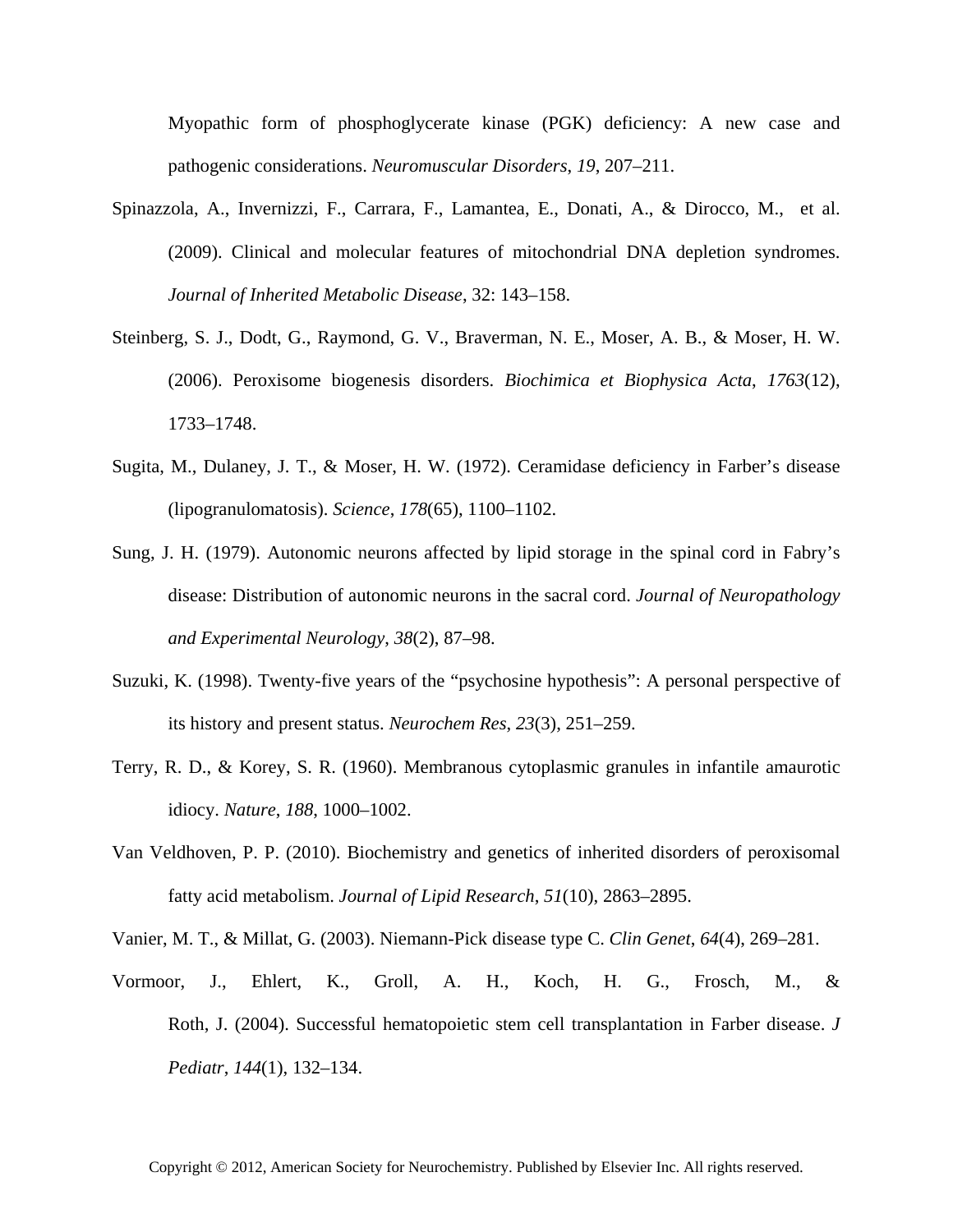- Vos, J. P., Lopes-Cardozo, M., & Gadella, B. M. (1994). Metabolic and functional aspects of sulfogalactolipids. *Biochimica et Biophysica Acta*, *1211*(2), 125–149.
- Wanders, R. J., & Tager, J. M. (1998). Lipid metabolism in peroxisomes in relation to human disease. *Mol Aspects Med*, *19*(2), 69–154.
- Wanders, R. J., & Waterham, H. R. (2006). Peroxisomal disorders: The single peroxisomal enzyme deficiencies. *Biochimica et Biophysica Acta*, *1763*(12), 1707–1720.
- Wang, D., Yang, H., De Braganca, K. C., Lu, J., Yu Shih, L., & Briones, P., et al. (2008). The molecular basis of pyruvate carboxylase deficiency: Mosaicism correlates with prolonged survival. *Molecular Genetics and Metabolism*, *95*(1–2), 31–38.
- White, A. B., Givogri, M. I., Lopez-Rosas, A., Cao, H., van Breemen, R., & Thinakaran, G., et al. (2009). Psychosine accumulates in membrane microdomains in the brain of krabbe patients, disrupting the raft architecture. *Journal of Neuroscience*, *29*(19), 6068–6077.
- White, A. B., Galbiati, F., Givogri, M. I., Lopez Rosas, A., Qiu, X., & van Breemen, R., et al. (2011). Persistence of psychosine in brain lipid rafts is a limiting factor in the therapeutic recovery of a mouse model for Krabbe disease. *Journal of Neuroscience Research*, *89*(3), 352–364.
- Yamada, H., Martin, P., & Suzuki, K. (1996). Impairment of protein kinase C activity in twitcher Schwann cells *in vitro*. *Brain Research*, *718*(1–2), 138–144.
- Zaka, M., & Wenger, D. A. (2004). Psychosine-induced apoptosis in a mouse oligodendrocyte progenitor cell line is mediated by caspase activation. *Neuroscience Letters*, *358*(3), 205– 209.
- Zheng, W., Padia, J., Urban, D. J., Jadhav, A., Goker-Alpan, O., & Simeonov, A., et al. (2007).